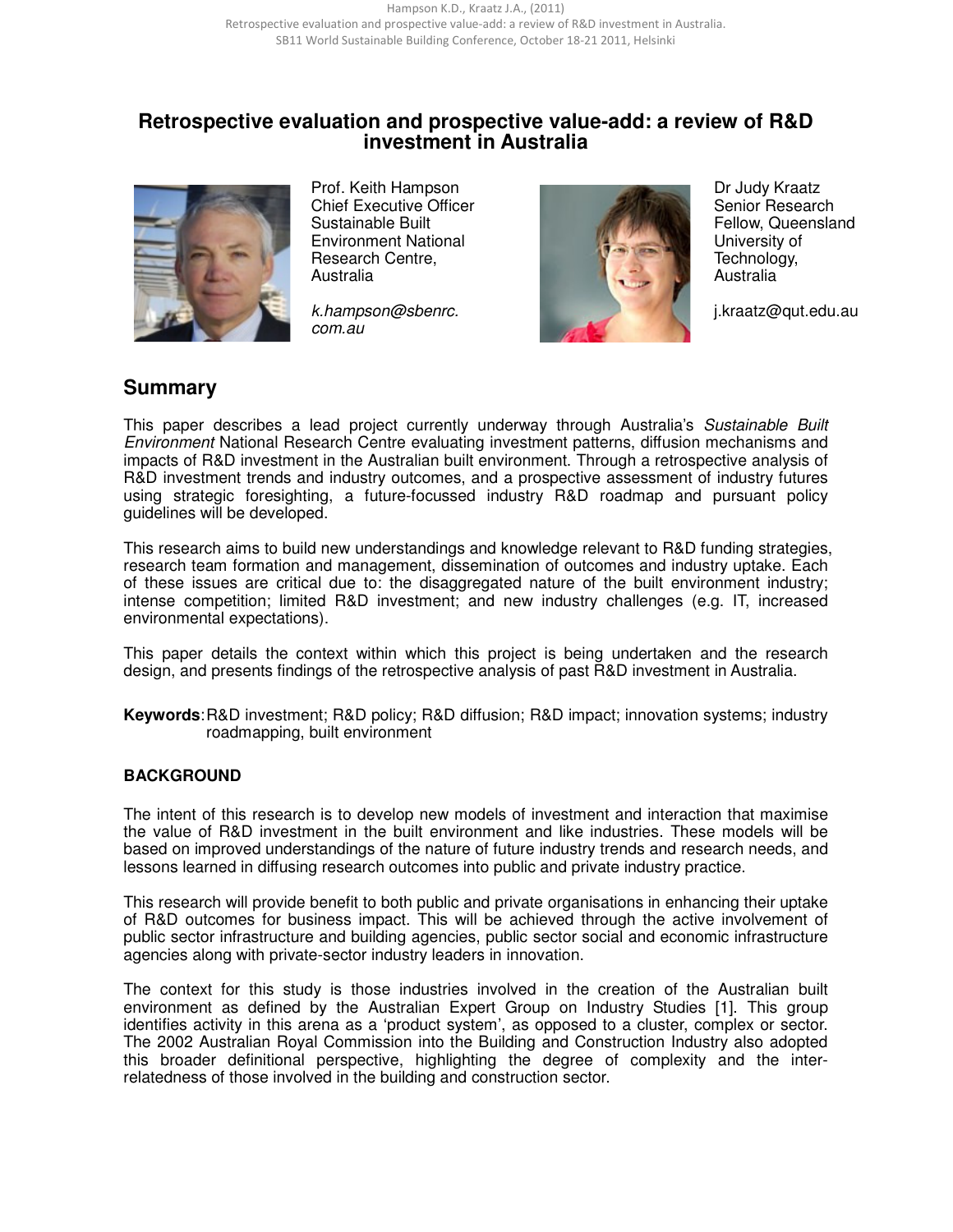### **RESEARCH METHOD**

To achieve its aims, this research project will investigate two research questions:

- 1) What are the success criteria and critical challenges which maximise the diffusion and impact of R&D investment to the Australian building and construction industries?
- 2) What policy directions and initiatives can be developed from both a retrospective analysis of past investment, and a structured prospective view of the industry?

Researchers will integrate existing construction and management theory, (i.e. open innovation, dynamic capability and absorptive capacity theories) in the context of a strategic foresighting process. Adopting this combination of theory will both facilitate and challenge current conceptual thinking in this field. Through bringing together these theories in the specific context of the built environment, this research will address the tensions which exist in the theory and in industry in order to enhance the uptake of R&D outcomes in this industry.

The retrospective component of the research includes two phases. The first is an audit and analysis of past R&D investment from 1990 to 2008. The second comprises three case studies investigating specific investments. Together these will contribute to an understanding of: (i) explicit and implicit problems being addressed by the research; (ii) criteria for success and critical challenges; (iii) the benefits accruing from this investment; and (iv) pathways for success in the R&D provider/industry relationship.

Researchers will access publically available data relating to R&D investment across Australia in order to (i) map existing research initiatives in this industry; (ii) audit available data on R&D investments; and (iii) undertake a strategic assessment of the above inputs in the context of sector contribution to Australian GDP; research gaps; and to compare investment with that of like sectors. Three case studies will further inform this retrospective analysis, supplementing the audit and analysis through: (i) demonstrating how a selection of R&D monies has been invested; (ii) with what outcomes and impacts; and (iii) identifying success criteria, challenges and lesson learned.

The prospective components of this research are: (i) strategic foresighting using industry roadmapping; and (ii) developing policy guidelines for use by private and public organisations to better leverage future investments.

Strategic foresighting is described as 'a combination of forecasting with insight' [2], requiring a deep understanding of the themes being considered. Technology roadmapping will be used along with a review of literature, semi-formal interviews and focus groups to engage effectively with industry experts to achieve valid and defensible outputs. Translating research outcomes (consolidated through each project phase) into policy guidelines to enhance the value of diffusion mechanisms and impacts of R&D outcomes is the ultimate outcome of this research.

#### **IN CONCLUSION**

This research is currently underway in Australia and findings of the analysis of retrospective investment will be presented at this conference. In addition the new CIB Task Group 85 – R&D Investment and Outcomes has now been formed with the intent of establishing an international focus on this theme in order to provide: (i) a global snapshot of investment in the built environment, relative to the important contribution that industries in this product system make to community and nation-building; and (ii) to obtain a perspective on probable, possible and preferred futures for building and construction industries globally.

- [1] AUSTRALIAN EXPERT GROUP ON INDUSTRY STUDIES (AEGIS), 1999, Mapping the Building and Construction Product System in Australia, University of Western Sydney. Sydney.
- [2] ROOS G., in press, Appendix B, p.2., compiled from ROOS, G., "Foresight Reflections to 2025", Key Note Speech, Forum TECNIO SPAIN, 16-17 June, 2010, Barcelona, Spain; and ANDERBERG, B. and ROOS, G., "Vorschlag für ein Forschungssystem des ÖBH", Report for the Austrian General Staff, May 2005.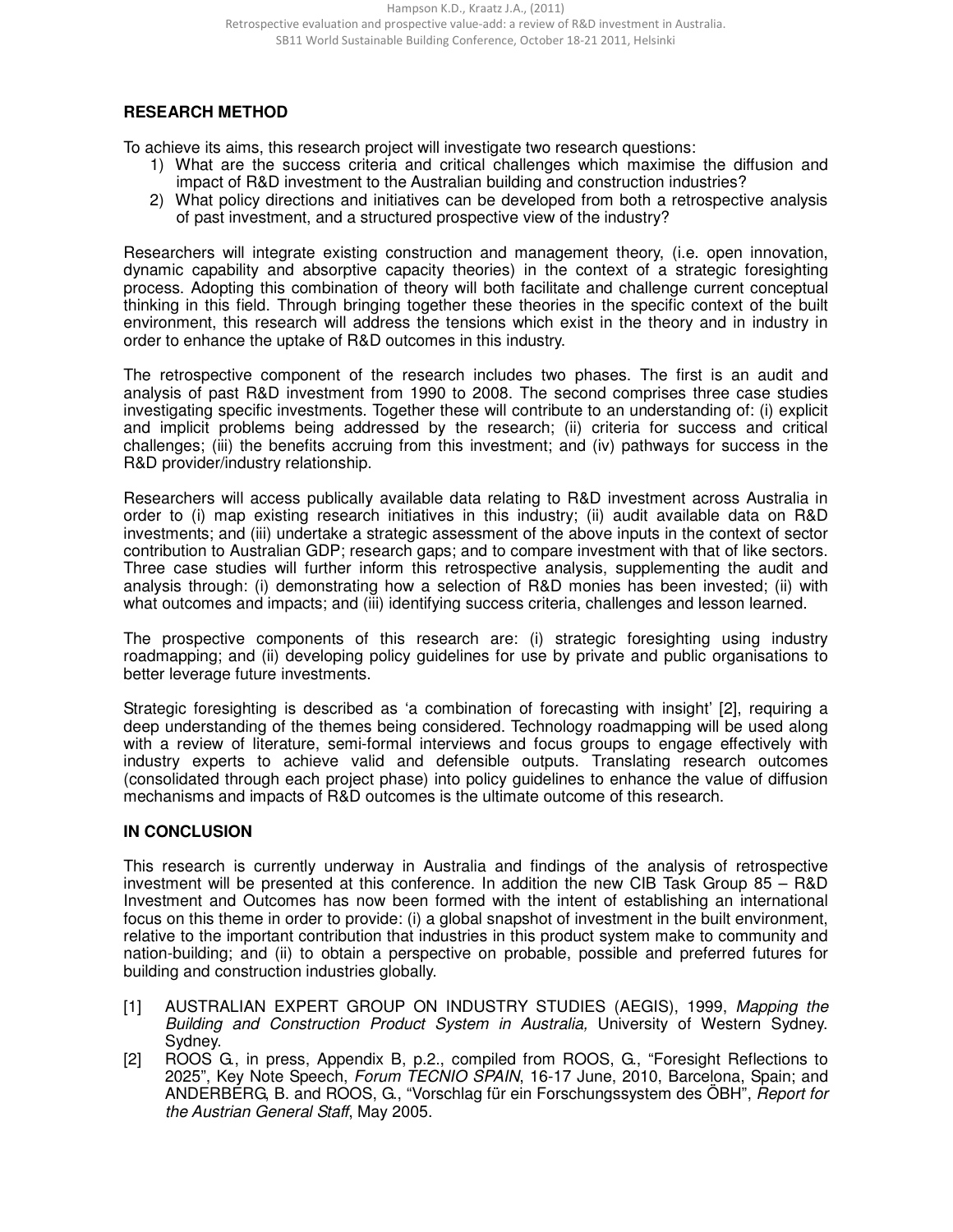# **Retrospective evaluation and prospective value-add: a review of R&D investment in Australia**



 Prof. Keith Hampson Chief Executive Officer Sustainable Built Environment National Research Centre, Australia

k.hampson@sbenrc. com.au



 Dr Judy Kraatz Senior Research Fellow, Queensland University of Technology, Australia

j.kraatz@qut.edu.au

# **Summary**

This paper describes a lead project currently underway through Australia's Sustainable Built Environment National Research Centre evaluating diffusion mechanisms and impacts of R&D investment in the Australian built environment. Through a retrospective analysis of R&D investment trends and industry outcomes, and a prospective assessment of industry futures using strategic foresighting, a future-focussed industry R&D roadmap and pursuant policy guidelines will be developed.

This research aims to build new understandings and knowledge relevant to R&D funding strategies, research team formation and management, dissemination of outcomes and industry uptake. Each of these issues are critical due to: the disaggregated nature of the built environment industry; intense competition; limited R&D investment; and new challenges (e.g. IT, environmental expectations, an imperative for improved safety performance, and the increasing demand for packaged services).

This paper details the context within which this project is being undertaken and the research design. The retrospective analysis includes an audit and analysis of R&D investment in this industry from 1990 to 2008. Researchers will access publically available data relating to R&D investment across Australia in order to (i) map existing research initiatives in this industry; (ii) audit available data on R&D investments; and (iii) undertake a strategic assessment of the above inputs in the context of sector contribution to Australian GDP; research gaps; and to compare investment with that of like sectors. Combined with three detailed case studies of past R&D investments, this retrospective analysis will inform a strategic foresighting process (achieved through industry roadmapping, interviews and focus groups) leading to the development of policy guidelines for the private and public sectors.

**Keywords**:R&D investment; R&D policy; R&D diffusion; innovation systems; industry roadmapping, built environment

# **1. Background**

The intent of this research is to develop new models of interaction and investment that maximise the value of R&D investment in the built environment and like industries. These models will be based on improved understandings of the nature of future industry trends and research needs, and lessons learned in diffusing research outcomes into public and private industry practice.

This research will provide benefit to both public and private organisations in enhancing their uptake of R&D outcomes for business impact. This will be achieved through the active involvement of public sector infrastructure and building agencies, public sector social and economic infrastructure agencies along with private-sector industry leaders in innovation.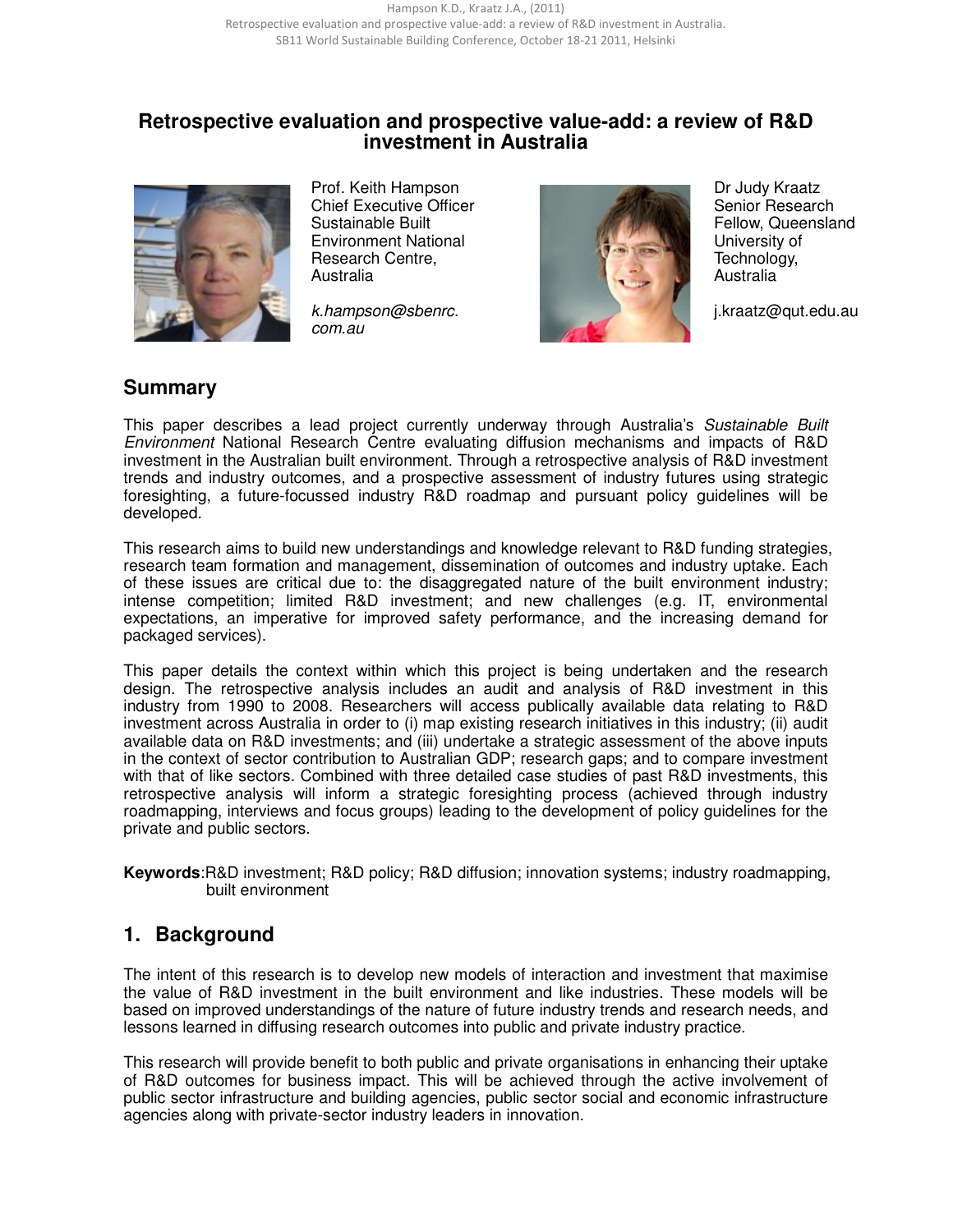To achieve these aims and intent, four project phases have been designed (Figure 1). Further detail of the research design is provided in Hampson and Kraatz [1].



Fig. 1 Research project overview

#### **1.1 Project context**

The context for this study is explicitly those industries involved in the creation of the Australian built environment. A relevant definition of this provided by the Australian Expert Group on Industry Studies (AEGIS) [3]. This report appropriately identifies activity in this arena as a 'product system' (as opposed to a cluster, complex or sector), due to: (i) its reach into both services and manufacturing; and (ii) the manner in which innovation in this system impacts across products, processes and services (including elements of goods-producing industries; goods related service industries; knowledge-based services; in-person services and government and defence activities). Figure 2 provides a map of this product system as it informs this research.



Fig. 2 Map of the creation-production-distribution chain [4]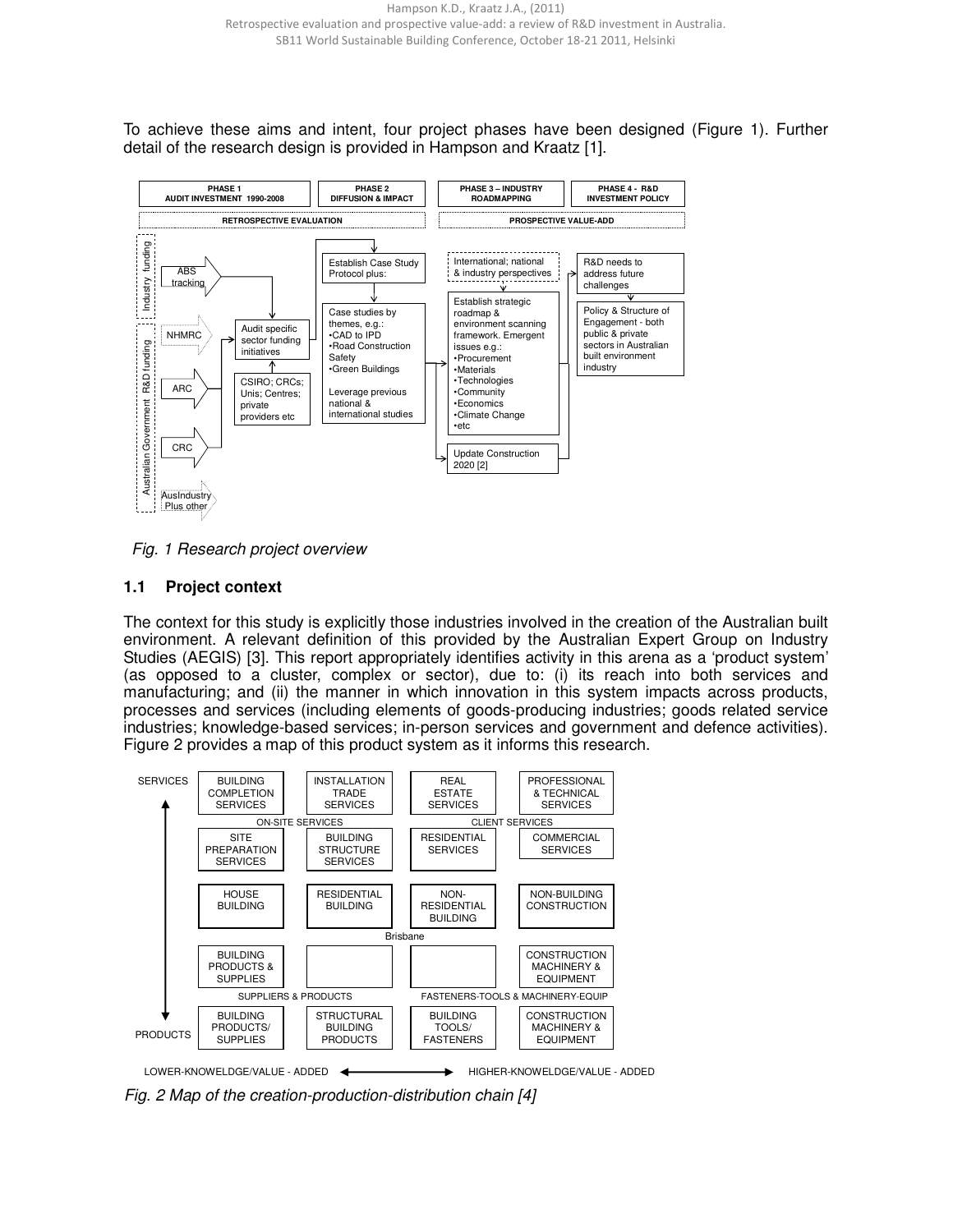The Australian Royal Commission into the Building and Construction Industry [5] adopts, and de Valence [6] reinforces the appropriateness and need for this broader definitional perspective. The former highlights the degree of complexity and the inter-relatedness of those involved in the building and construction sector. This report lists the major industry associations involved with over 80 employer and industry associations, organisations and unions named. The latter reviews 'the current data available on industry size and scope and compare differences between the structureconduct-performance approach and the alternative industry cluster approach' [7] and presents industry related data (to 1997) demonstrating the need for this inclusive approach. Further, de Valence identifies a number of distinct industry sectors within this product system (Table 1).

Table 1 Australian building and construction industry sectors compiled (from de Valence 2010)

| Engineering        | Road and bridge construction                                          |  |  |  |  |
|--------------------|-----------------------------------------------------------------------|--|--|--|--|
|                    | Electrical generation and transmission                                |  |  |  |  |
|                    | Water and sewerage                                                    |  |  |  |  |
|                    | Processing plants                                                     |  |  |  |  |
|                    | Miscellaneous - rail, harbours, recreational & pipelines              |  |  |  |  |
| Non-residential    | Commercial offices                                                    |  |  |  |  |
| building -         | Hotels                                                                |  |  |  |  |
| Private            | Factories                                                             |  |  |  |  |
|                    | Shops                                                                 |  |  |  |  |
|                    | Other – warehouses, terminals, service stations, car parks, telephone |  |  |  |  |
|                    | exchanges, etc                                                        |  |  |  |  |
| Non-residential    | Educational                                                           |  |  |  |  |
| buildings - Public | Health                                                                |  |  |  |  |
|                    | Recreational                                                          |  |  |  |  |

Further to this Hampson and Manley [8] detail the key players in the Australian built environment including research institutions; standards and regulatory bodies; training providers; industry associations; and the like. They provide statistics on industry output, contribution to GDP, employment, income, value of work and employment by sector. With specific regard to R&D, these authors provide a breakdown of R&D expenditure by construction sector segments at 1999 (Figure 3), along with innovation programs servicing the sector.



Fig. 3 R&D expenditure by construction sector segments [9]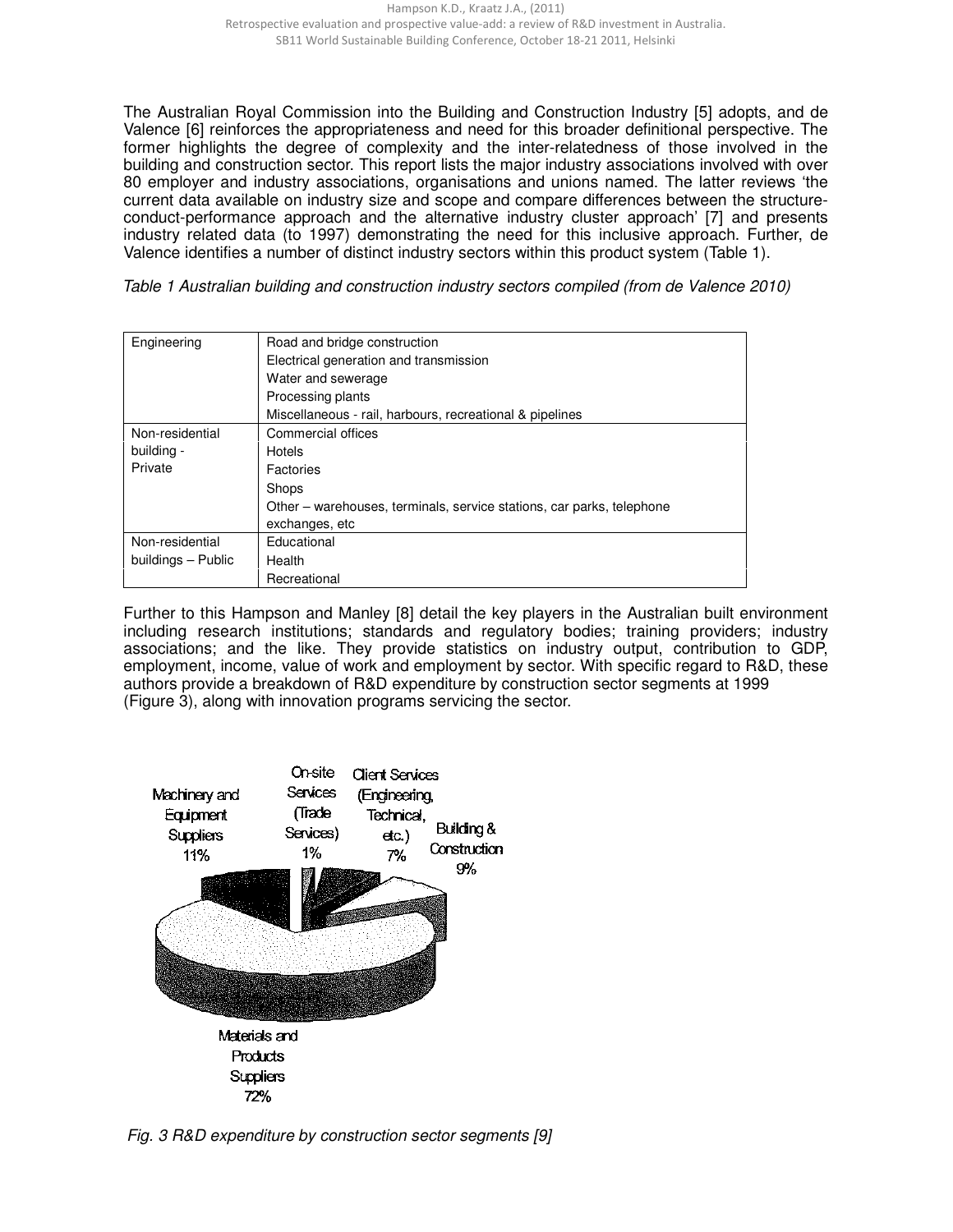### **1.2 Project need**

Hampson and Manley [10] further report on the state of construction innovation in Australia in the context of Australian public research investment policy. They provide data on sector income and employment; the value of work done by industry segment; value of work done by industry segment (i.e. residential; non-residential; engineering); R&D expenditure by construction sector segments; and statistics drawn from OECD Main Industrial Indicators (til 1999) including R&D expenditure by contracting firms and R&D as a proportion of value-added. They also highlight that Australian Research Council (ARC) expenditure in building and construction in 1999 was only 0.2% of the total allocated research funds across the sector. They bring into focus the ongoing need for enhanced collaboration between both the private and public sector to achieve better outcomes for R&D investment.

This current research provides an updated analysis of the extent and nature of R&D investment since that study, and its contribution to the Australian economy. This analysis highlights a substantial improvement in this R&D investment in the construction industry since 2001. Barlow [11] recently completed an analysis of investment trends in this industry as a part of this current research project, and highlights some key changes. In the early 1990s, construction was a socioeconomic objective for 1% of R&D. By 2008-09 this figure had increased to 6%, with a marked increase since 2001. This has resulted in R&D in this industry in Australia being comparable with that of the motor vehicle industry. Importantly however, whilst overall R&D investment in this industry has experienced growth, investment within Australian universities has declined from 2.3% in the early 1990's to 1.8% in 2008-09. In the 1990's, Australian public institutions were spending 2.9 times more than Australian businesses, whereas by 2008, business spend on construction R&D was 7.9 times that of public research institutions. Further to this Table 2 highlights the overall shift in investment from public-funded R&D to business-funded R&D over that period.

|      | <b>Business R&amp;D</b> |                                | <b>Public R&amp;D</b> |                              |
|------|-------------------------|--------------------------------|-----------------------|------------------------------|
|      | <b>Current \$</b>       | As % of Aus.<br>business total | <b>Current \$</b>     | As % of Aus.<br>public total |
| 1992 | \$27 million            | $0.9\%$                        | \$78 million          | 2.2%                         |
| 2008 | \$1.07 billion          | 6.3%                           | \$136 million         | 1.2%                         |

Table 2 National R&D trends in construction (from Barlow 2011)

Note: (i) Derived from ABS 8112. (ii) Shows R&D expenditures by sector focused on the socio-economic objective 'construction'. (iii) 'Public R&D' counts R&D from the university sector and from state and federal government agencies.

This dramatically changing landscape over the past two decades highlights the current need to establish a current understanding of R&D investment in this industry.

#### **1.3 Research Method**

To achieve its aims, this research project will investigate the following research questions:

- 1) What are the success criteria and critical challenges which maximise investment value and diffusion of R&D investment to the Australian building and construction industries?
- 2) What policy directions and initiatives can be developed from a retrospective analysis, coupled with a structured prospective view of the industry?

This project's researchers will integrate existing construction and management theory, specifically open innovation, dynamic capability and absorptive capacity theories, in the context of including strategic foresighting and industry roadmapping processes. This is reported in greater detail in Hampson and Kraatz [12]. Adopting this combination of theory will both facilitate and challenge current conceptual thinking in this field. Through bringing together these theories in the specific and critical context of the built environment, this research will address the tensions which exist in the theory and in industry to enhance the investment in and uptake of R&D outcomes in this industry. The four project phases designed to build new knowledge, and develop an industry R&D roadmap and policies are as follows.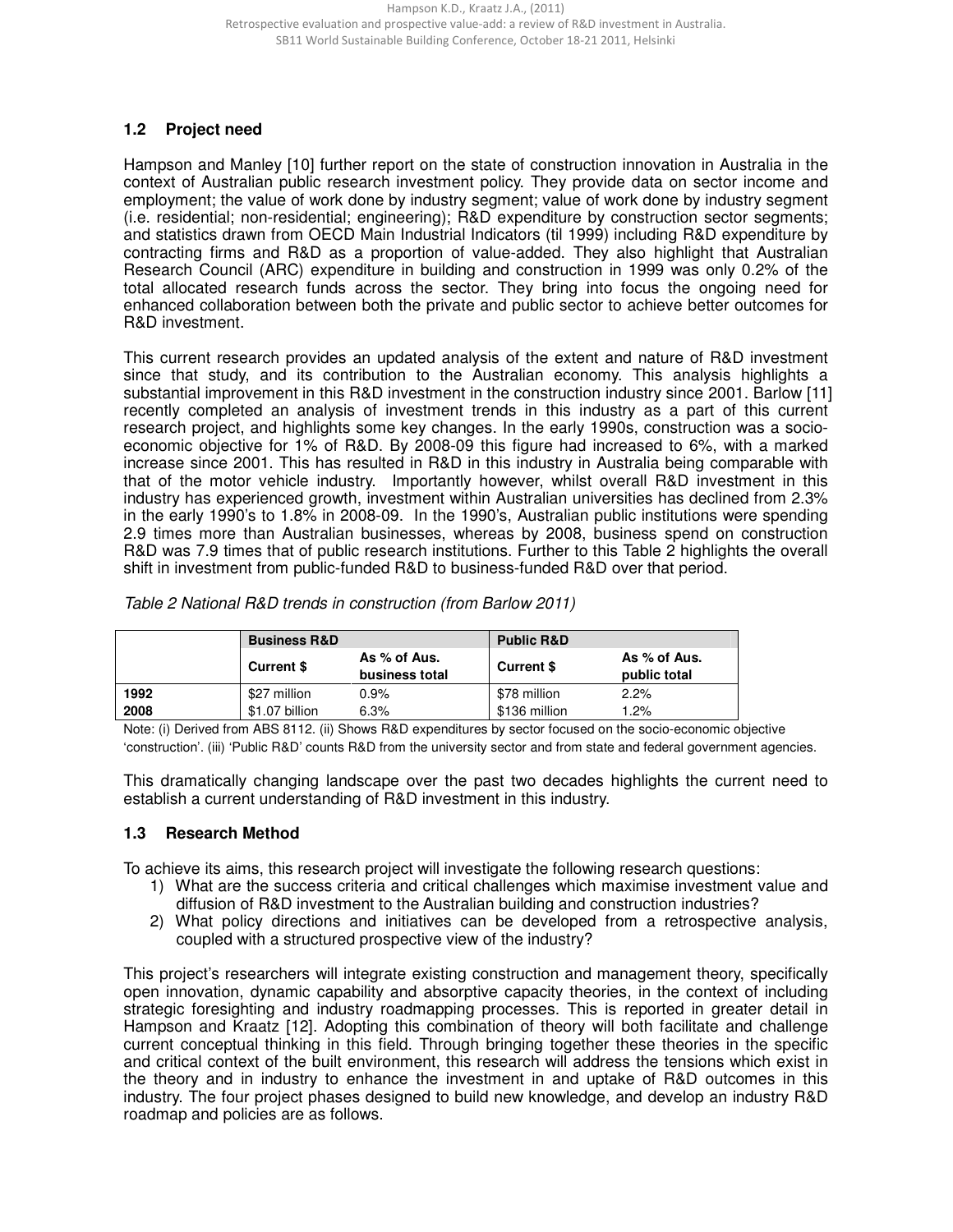# **2. Retrospective evaluation**

This component of the research encompasses two phases. The first is an audit and analysis of past R&D investment from 1992 to 2008. The second comprises three case studies investigating specific investments across three diverse themes. Together these will contribute to an understanding of: (i) explicit and implicit problems being addressed by the research; (ii) criteria for success and critical challenges; (iii) the benefits accruing from this investment; and (iv) pathways for success in the R&D provider/industry relationship.

#### **2.1 Past R&D investment in the Australian built environment**

Foundational research for this project has been undertaken in collaboration with Dr. Thomas Barlow with the intent of identifying trends in R&D investment in: (i) the private sector, focussing on the construction, property and real estate services; and (ii) Australian universities and government agencies, focussing on engineering (including civil, environmental, and material), and design (architecture, engineering, urban and building design), and urban and regional planning. In addition, initial input will identify trends in the distribution of investment by source of public sector funds in each of the aforementioned fields has been identified, highlighting the changing balance of funds by source. In Australia these sources include the: (i) Cooperative Research Centres (CRC) Program, which provides 'funding to build critical mass in research ventures between end-users and researchers which tackle clearly-articulated, major challenges for end-users' [13]; (ii) the Australian Research Council (ARC), a statutory authority within the Australian Government Department of Innovation, Industry, Science and Research (DIISR) [14]; and internal university allocations.

Key findings highlighted as an outcome of this analysis include: (i) significant growth in private sector R&D investment within Australia (Figure 4), especially since 2001; (ii) an improvement in performance in comparison with other Australian industry sectors (Figure 5); and (iii) growth in Australian business R&D investment in the Australian construction industry in relation to other OECD nations (Figure 6).



<sup>&#</sup>x27;construction' (left axis) with total business R&D expenditures (right axis). (iii) The right axis has been adjusted so that the growth-rates of both curves from 1992 are comparable.

Figure 4 Growth in private-sector R&D on construction relative to total business R&D (from Barlow 2011)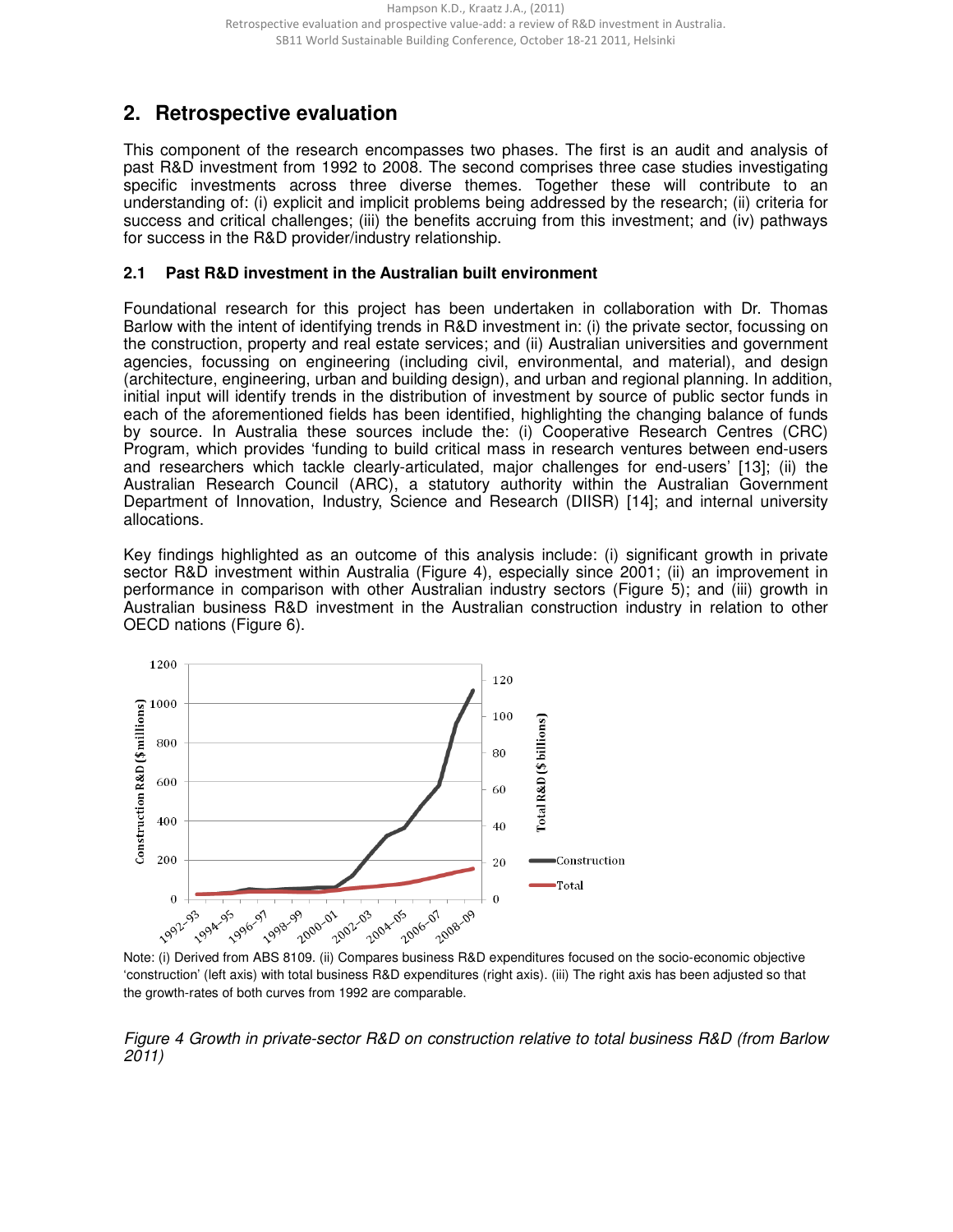Hampson K.D., Kraatz J.A., (2011) Retrospective evaluation and prospective value-add: a review of R&D investment in Australia. SB11 World Sustainable Building Conference, October 18-21 2011, Helsinki



Figure 5 Comparing the Australian construction sector with chemical and motor vehicle manufacturing (from Barlow 2011)



Note: (i) Derived from OECD STAN. (ii) R&D expenditures in the construction sectors are shown as a % of that of 16 OECD nations: Australia, Belgium, Canada, Denmark, Finland, France, Germany, Italy, Japan, Netherlands, Norway, Spain, Sweden, Turkey, UK, and the US.

Figure 6 Australian business R&D investment in the construction sector as a share of 16 OECD nations (from Barlow 2011)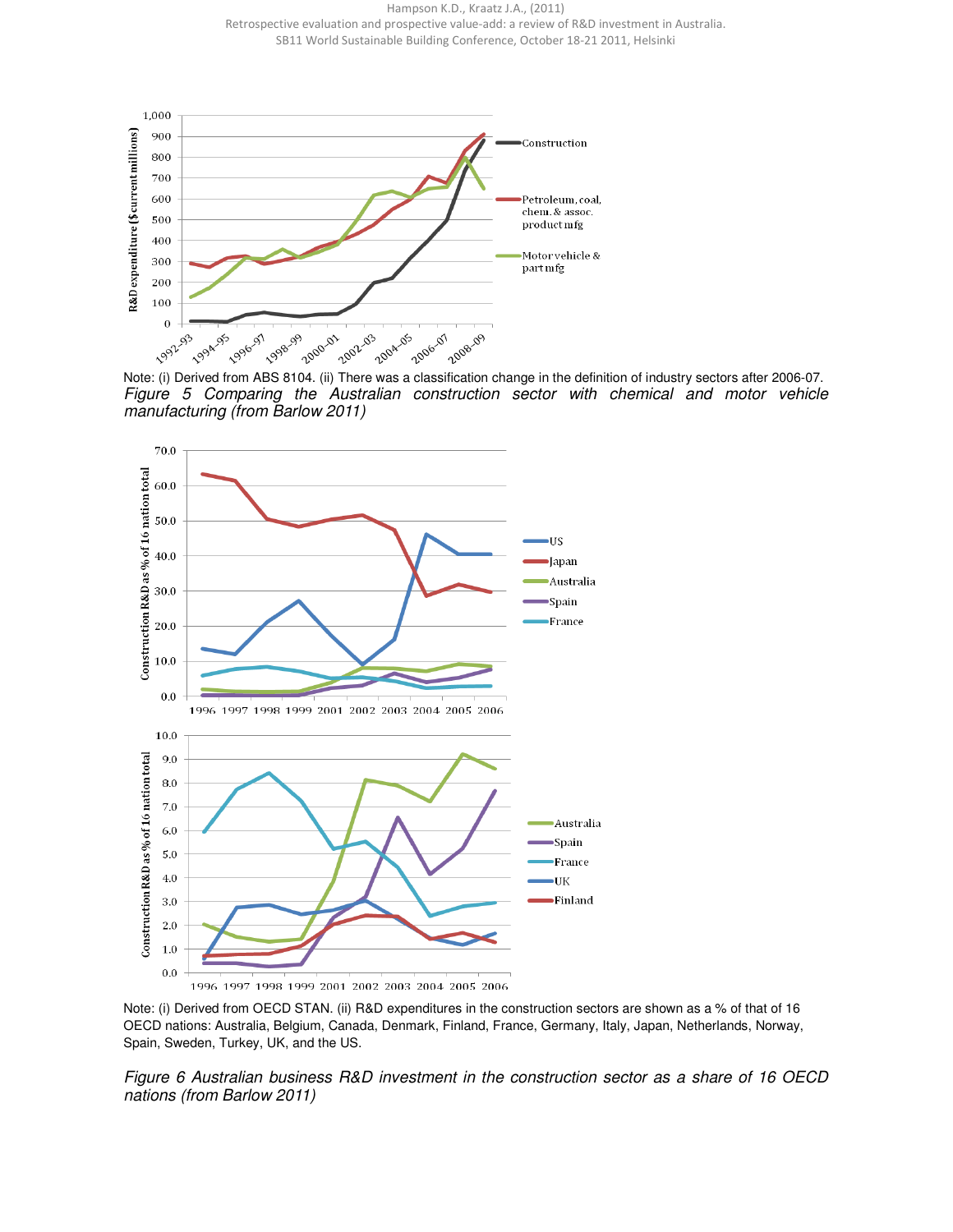In addition, the intensity of R&D investment in the Australian industry has improved relative to its international competitors and it is now in line with other leading nations such as South Korea and Finland, again based upon an analysis of OECD STAN data.

This component of the research thus raises a series of questions for particular attention, in order to better focus future investment [15]. Firstly, it raises the question of 'what occurred in 2001 to cause this increase in investment?' Were there changes to the Australian Government's R&D tax concession arrangements which impacted on both investment and/or reporting? Did the establishment of the Cooperative Research Centre for Construction Innovation in 2001contribute to this upward trend, and if so what were the key contributing factors? Secondly, the shift to this investment occurred within the construction sector (as opposed to construction-related R&D being undertaken in other industry sectors). This may provide valuable policy and practical insights across other sectors of the economy. Thirdly, understanding the significant shift in R&D investment in the past decade from government organisations towards business warrants investigation.

These questions provide additional impetus for the three case studies.

#### **2.2 Case studies**

The intent of these case studies is to further inform the retrospective analysis of past R&D investment in the Australian built environment. This supplements the audit and analysis of historical investment through: (i) demonstrating how a selection of R&D fuding has been invested; and with what outcomes and impacts; and (ii) through identifying success criteria, critical challenges and lessons learned that can inform future policy and practice.

Yin [16] identifies at least five different applications for case studies including 'explain(ing) causal links in real life interventions that are too complex for the survey or experimental strategies' and to explain or describe complex phenomena. Further, Dul and Hak [17] discuss the role of practicebased case studies. They consider these appropriate when considering complex situations, as is the investigation of R&D investment and dissemination mechanisms and impact in the built environment.

Drawing on this background, the case studies will be narrow but deep investigations of investment in three specific investment themes which have progressed from need identification to implementation. These themes are: (i) road construction safety; (ii) green buildings; and (iii) from computer aided design and documentation (CADD) to integrated project delivery (IPD). Given the project partnership with lead government client agencies in Queensland and Western Australia, and John Holland Pty Ltd, a leading national construction contractor, the research team has secured valuable access to knowledge and information which facilitates this approach. For example, significant Commonwealth, State and industry funding was invested between 2001 and 2010 (via the CRC for Construction Innovation) in building information modelling (BIM - to inform broader application of CADD), green building initiatives and construction safety research across Australia and in Queensland and Western Australia in particular.

Through these case studies, this research will identify, document, and analyse the context of these investments including: (i) conditions which existed leading up to this investment; (ii) the environment in which the investment was made; (iii) mechanisms and processes through which R&D was delivered and translated into practical outcomes; (iv) success, challenges and lessons learned from the instances of these investments. Specific questions posed in these case studies will draw on the theoretical foundations of dynamic capabilities, absorptive capacity and innovation theory to provide a defensible conceptual basis to inform the subsequent prospective component of this research.

# **3. Prospective value-add**

The two phases of activity in this second prospective component of this research are: (i) strategic foresighting using industry roadmapping, semi-formal interviews and focus groups with industry experts and stakeholders; and (ii) developing policies for use by public and private organisations to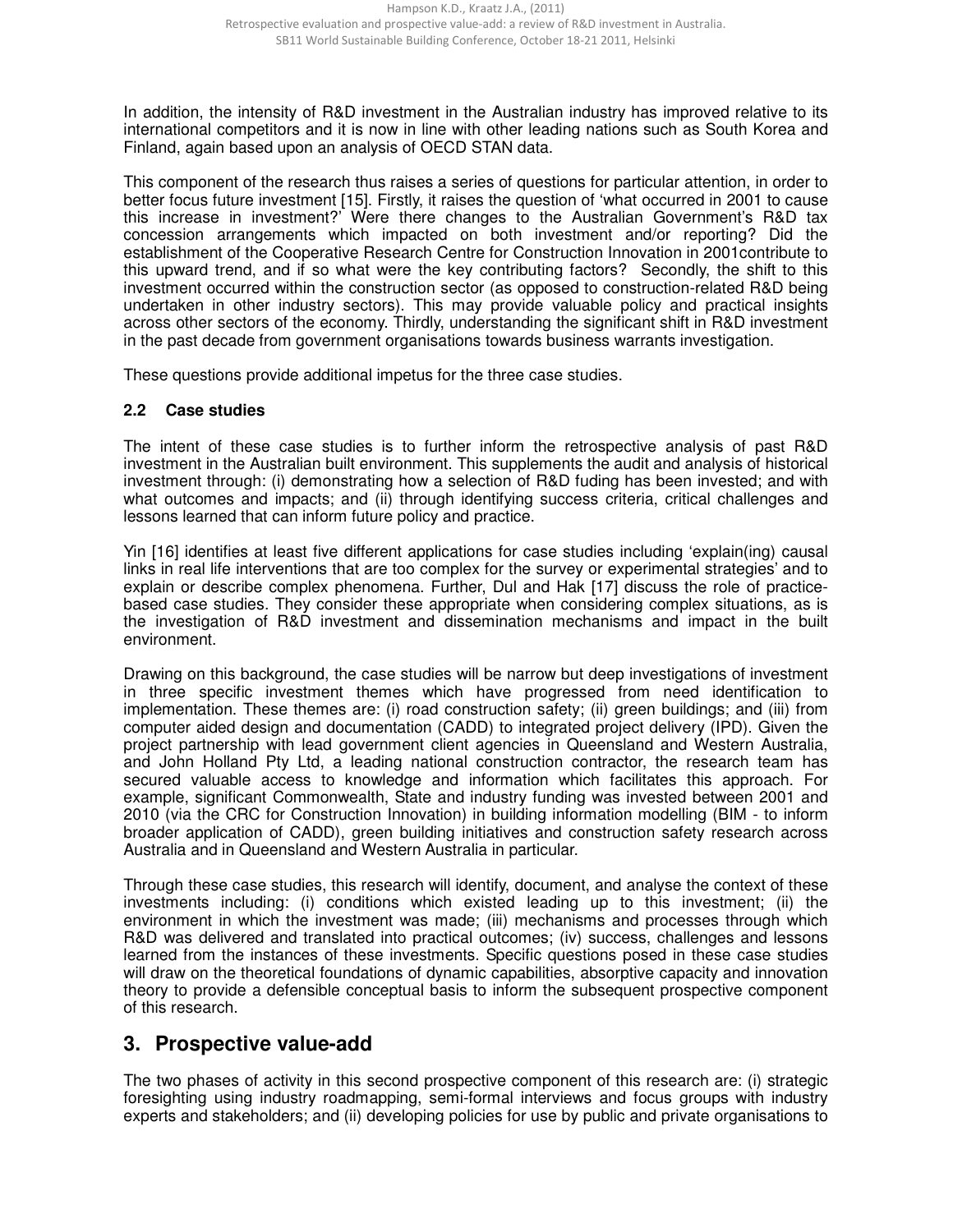better leverage future investments. The fundamental premise is that every effort must be made to maximise the value of each dollar of R&D funding to the built environment industry. This efficiency perspective is underpinned by anecdotal evidence (to be informed through this research) that built environment industry research is relatively underfunded and does not receive public research funds equivalent to the importance of these industries to the Australian economy. In addition, the Australian Built Environment Industry Innovation Council (BEIIC) recently released a series of recommendations including: (i) the need for increased Australian government support for cooperative built environment research; and (ii) the development of a research roadmap to ensure academic research is undertaken in areas of 'most value to industry' [18].

### **3.1 Strategic foresighting using industry roadmapping**

Roos [19] describes foresighting as 'a combination of forecasting with insight', requiring a deep understanding of the themes being considered. Roos highlights two phases to this approach (as described by Garcia and Bray 1997). The first is the identification of scope and boundaries, and the second the definition of the roadmapping focus, including areas to be studied, technological drivers and alternatives. This aligns with what Voros outlines as the four key activities associated with this process and the form of questioning involved (Figure 4).



Fig. 4 The foresight framework [20]

Technology roadmapping is one of a number of foresighting methodologies in use globally, and provides a strong practical approach to this endeavour. For this research, this method will be integrated with a review of literature, semi-formal interviews and focus groups to engage effectively with industry experts to achieve valid outputs. Voros [21] describes a morphological analysis technique that will be adapted by the research team to determine possible, probable and preferred futures. 'This approach … is designed to enhance 'the prospects of successful adoption and implementation when policy is made' [22]. Given the collaborative nature of this research and the value of its application to the industry's future, the relevance and practical application of this project's findings is critical.

### **3.2 Policy development**

The final phase of this research is to translate research outcomes into policy in order to enhance the value of investment, diffusion mechanisms and impacts of R&D outcomes. This phase is being informed by 'six functions of foresight for policy-making' provided by Da Costa et al. [23]:

1. Informing policy: generating insights regarding the dynamics of change, future challenges and options, along with new ideas, and transmitting them to policymakers as an input to policy conceptualisation and design.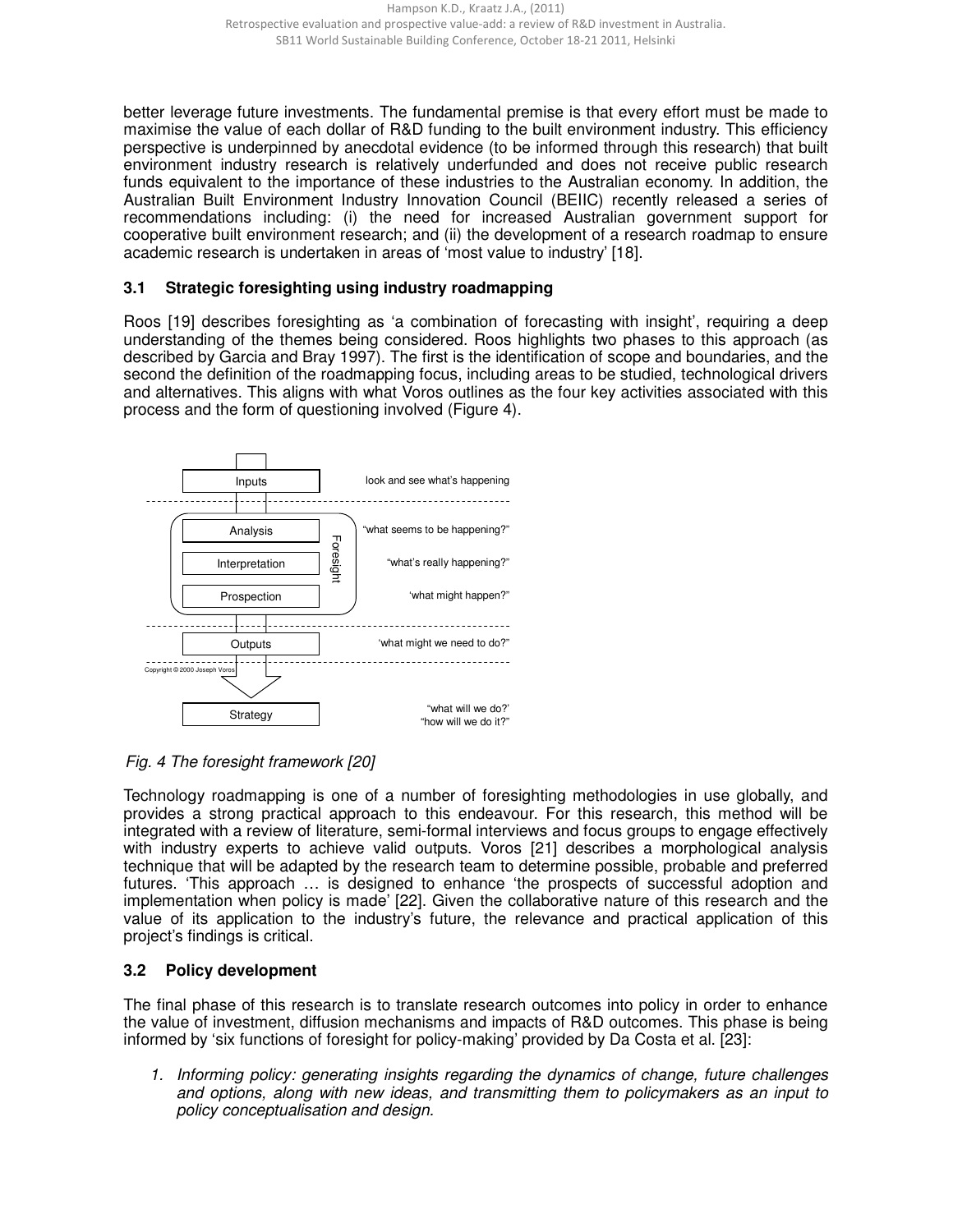- 2. Facilitating policy implementation: enhancing the capacity for change within a given policy field by building a common awareness of the current situation and future challenges as well as new networks and visions among stakeholders.
- 3. Embedding participation in policy-making: facilitating the participation of civil society in the policy-making process, thereby improving its transparency and legitimacy.
- 4. Supporting policy definition: jointly translating outcomes from the collective process into specific options for policy definition and implementation.
- 5. Reconfiguring the policy system: in a way that makes it more apt to address long-term challenges.
- 6. Symbolic function: indicating to the public that policy is based on rational information.

Each of these functions will be addressed to a varying extent with a primary focus on informing policy guidelines and facilitating their implementation. In addition, the design of this research inherently: (i) embeds industry participation (via the process); (ii) supports the definition of policy (via its outcomes); (iii) provides an example of an innovative method for gaining better insight of past performance and targeting future investment (potentially leading to a reconfigured system for addressing future challenges); and (iv) provides a defensible process on which to base future public and private policy.

# **4. Conclusion**

This paper provides a detailed account of current Australian research designed to deliver a retrospective analysis of R&D investment in Australia from 1992 to 2008, together with a prospective view for investment and engagement for the coming decades. A key outcome is to better inform future investment in this industry.

To provide an international focus on this critical area of research, the new International Council for Building (CIB) Task Group 85 – R&D Investment and Impact has been formed in order to provide: (i) a global snapshot of investment in the built environment, relative to the important contribution that industries in this product system make to community and nation-building; and (ii) to obtain a perspective on probable, possible and preferred futures for building and construction industries globally.

In combination this activity will provide valuable guidance to both government and industry policy makers to enhance the investment, diffusion and impact of R&D investment in the construction industry.

# **5. Acknowledgements**

The authors acknowledge the funding and support provided by Australia's Sustainable Built Environment National Research Centre (SBEnrc) and its partners. Core Members include Queensland Government, Government of Western Australia, NSW Roads and Traffic Authority, John Holland, Parsons Brinckerhoff, Queensland University of Technology, Swinburne University of Technology, and Curtin University.

# **6. References**

- [1] HAMPSON, K.D. and KRAATZ, J.A., "Leveraging R&D Investment for the Australian Built Environment", 6th Nordic Conference on Construction Economics and Organisation, 13-15 April, 2011, Copenhagen.
- [2] HAMPSON, K. D. and BRANDON, P., (eds) 2004, Construction 2020: A vision for Australia's property and construction industry, CRC for Construction Innovation, Brisbane.
- [3] AUSTRALIAN EXPERT GROUP ON INDUSTRY STUDIES (AEGIS), 1999, Mapping the Building and Construction Product System in Australia, University of Western Sydney, Sydney.
- [4] AEGIS, op. cit., p.33.
- ROYAL COMMISSION INTO THE BUILDING AND CONSTRUCTION INDUSTRY, 2002,